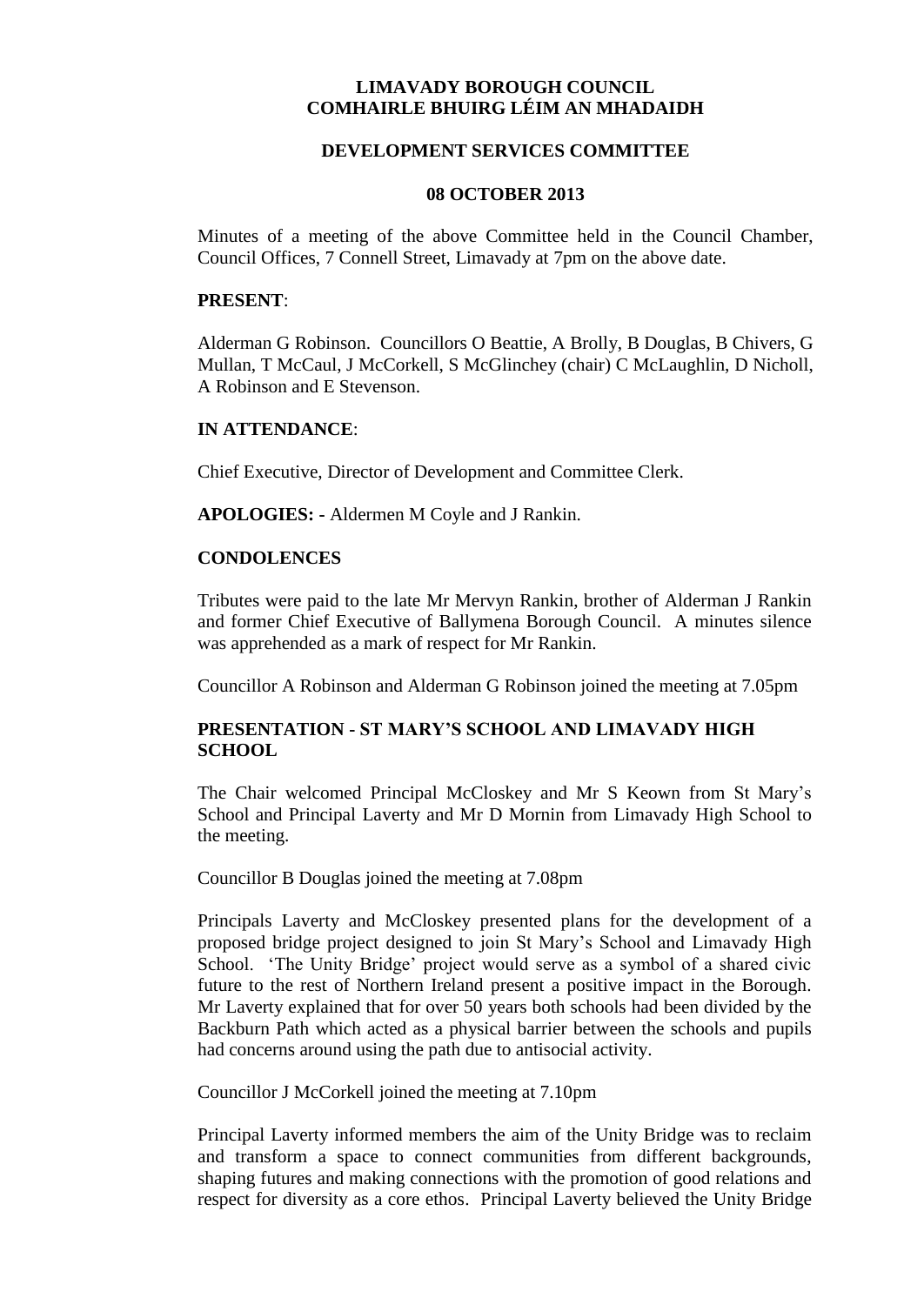would provide a positive change, an opportunity to show how sharing can work and encourage good relations. He reported 28% of the population in the Borough were socially deprived and felt the positivity of the project would encourage pupils to share and respect different views and reiterate the information to family and friends creating a positive impact to our society and community.

Principal Laverty elaborated on the objectives of the bridge:

- It would connect 1400 young people in a wide range of leisure and cultural activities,
- It would connect 27 community groups to a wide range of crosscommunity events and activities.
- It would provide safe, accessible space which would improve the health and wellbeing of its users.

Principal McCloskey invited Limavady Borough Council to act as a civil lead in the Unity Bridge project to lead citizens of the Borough into the future and asked for full council support, she assured members the project, if successful, would be 100% funded by Shared Education Programme and Big Lottery Space & Place and assured members no additional funding or workload would be required from Council.

Following the presentation members expressed the following views:

- To name the footbridge 'Unity Bridge' was a fantastic idea the bridge would be visually strong and a positive feature.
- Ambitious and good common sense, symbolic and practical not just connecting schools but bringing the community together, deserves praise.
- Phenomenal work and a leading light in shared education.
- Admiration for schools involved in this project, keen to be part of it.
- Great place to start, good to educate young people.
- Sceptical of a shared future
- Would not stand in the way of it but won't solve problems

The Chair thanked Principals Laverty and McCloskey and Messrs Keown and Mornin for attending the meeting.

Councillor A Brolly proposed Limavady Borough Council support the application to proceed with the footbridge project, seconded by Councillor C McLaughlin.

Following debate the recommendation was put to the vote and carried 12 for, 0 against and 1 abstention.

## **MINUTES:**

The minutes of meeting dated 10 September 2013 were approved on the proposal of Councillor B Chivers, seconded by Alderman G Robinson.

## **MATTERS ARISING: -** None

## **DIRECTOR OF DEVELOPMENT REPORT ~ OCTOBER 2013:**

The Director of Development presented the Development Report for October 2013 and enlarged thereon. The report was approved on the proposal of Councillor B Chivers, seconded by T McCaul subject to the following: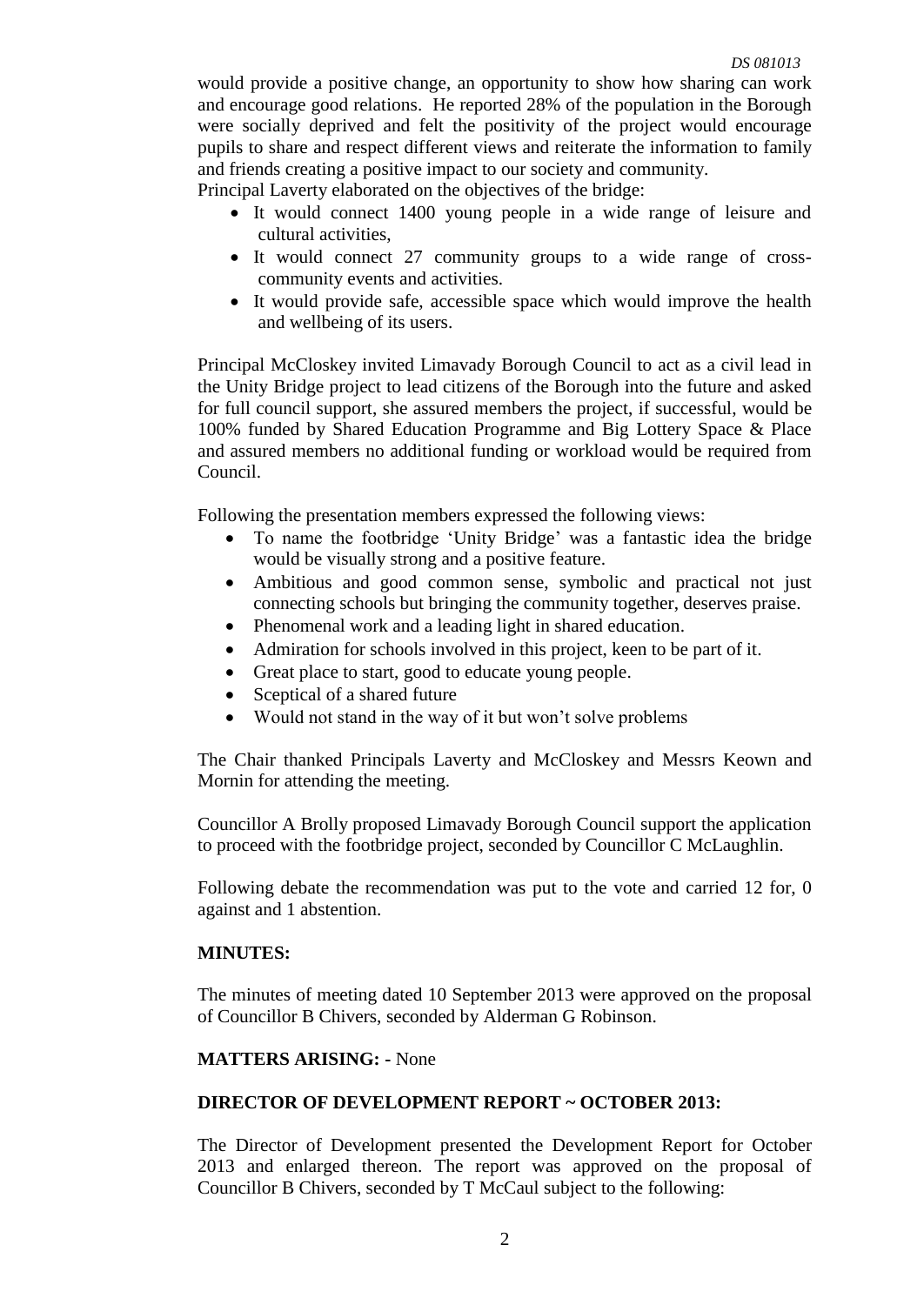**T/002 – Benone Tourist Complex – Proposed Holiday Closure for Christmas and New Year:** Council agreed that Benone Tourist Complex would be closed from Tuesday  $24<sup>th</sup>$  December to Thursday  $26<sup>th</sup>$  December 2012 inclusive, reopening Friday  $27<sup>th</sup>$  December 2013. Closed on Wednesday 1<sup>st</sup> January 2013, reopening Thursday 2nd January 2013.

**CA/020 – Limavady Rotary Club Tree of Remembrance:** Council agreed to grant permission to Limavady Rotary Club to use Drumceatt Square and the Christmas Tree for their fundraising venture in the lead up to Christmas 2013 subject to the necessary health and safety requirements being met and an advanced event plan of activities being provided.

**CD/020A – Community Services:** Members agreed to the following allocation of the additional funding made available by the Department of Social Development:

- £3,000 Progression of the Joint Community Development Strategy for the Causeway Coast and Glens cluster of Councils
- £2,000 Training for Limavady Community Network
- £5,000 Community Audits for Greysteel and Magilligan
- £3,000 Limavady Volunteer Bureau

It was agreed the remaining £10,491 funding be placed towards an open call around the remaining community groups and associations.

**ACO/014 – Old Dromore Road:** The Director of Development advised members advice had been sought from Council's solicitor regarding the decision on the right of way at Old Dromore Lane. The Chief Executive confirmed members would be updated on the solicitor's response in due course.

**RVLC/001 – Request to Attend NPLQ Trainer/Assessors Course:** Council approved a request for Swimming Coordinator based at Roe Valley Leisure Centre to attend NPLQ Trainer/Assessors Course at a cost of approximately £800 and includes £650 course costs. The Director of Development informed members the qualification would provide Council with an additional qualified assessor who could provide in house training.

**Invest Northern Ireland Funding – Think Big, Think Creative:** The Director of Development informed members that an application for a Creative Sector Development worker had been successful and funding awarded, she explained the post would run for an 18 month period and the officer would work with businesses in the broad "creative" sector to improve market penetration and work with new and upcoming businesses in partnership with other initiatives in the region. It was agreed to progress with the recruitment process to fill the position.

**CA/002 – Roe Valley Arts & Cultural Centre – Audit of Auditorium Seating:**  The Director of Development notified members ADAPT had completed an access audit of the auditorium and informed members that officers would collate and pull all additional relevant information together and present a report to Council in due course.

**G/025 – Update on Meeting with OFMDFM Regarding Shackleton Barracks:**  The Director of Development updated members regarding a meeting on 11<sup>th</sup> September 2013 with officers from OFMDFM, she confirmed development of the site was clearly being taken forward and the meeting overall was informative and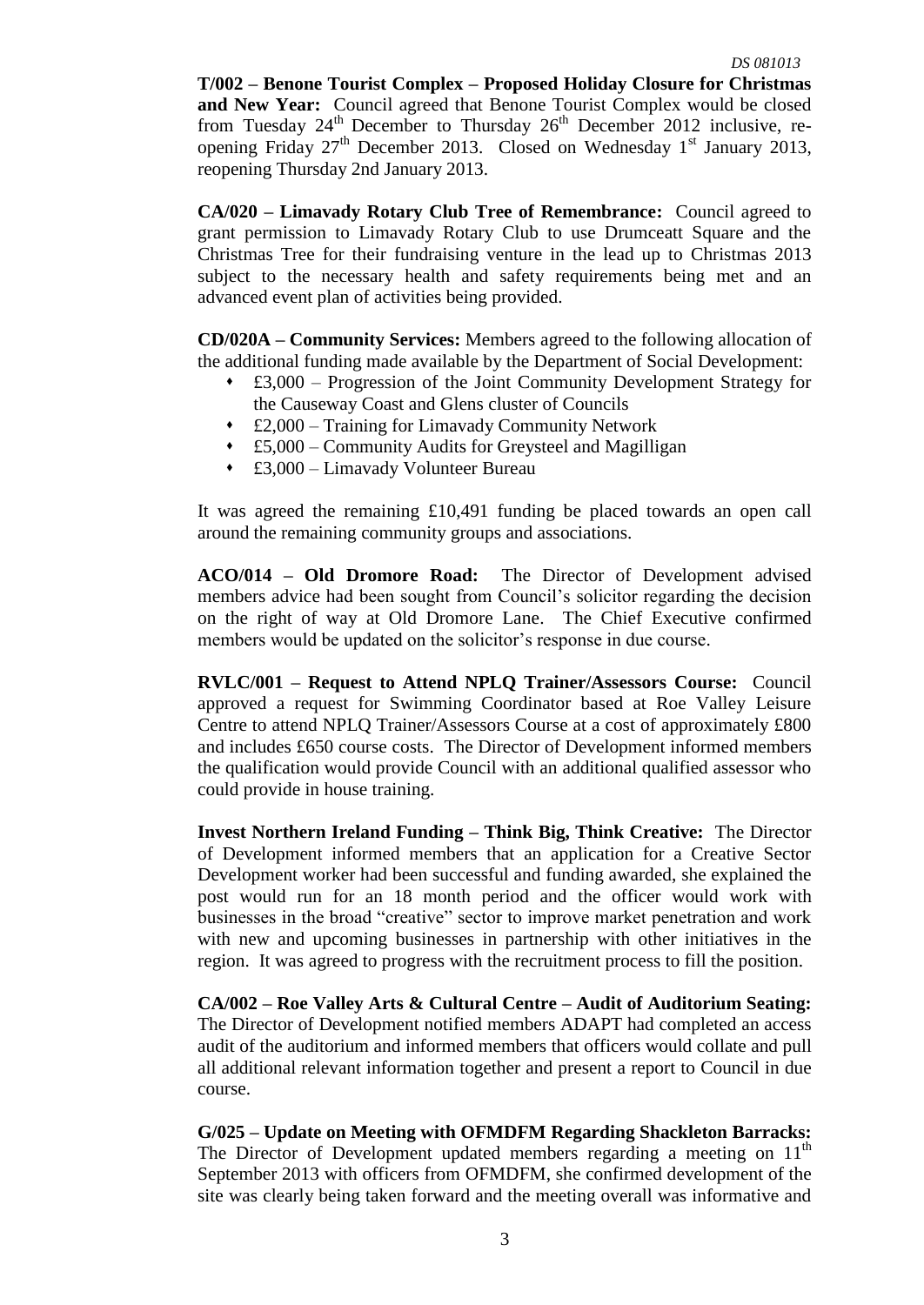beneficial which confirmed that work and discussions were on-going in relation to the future use and development of the site.

**Local Government Reform – Proposed Review of Existing Partnership Arrangements:** The Chief Executive informed members that as Councils move towards amalgamation in April 2015 there were a number of ways in which the changes will impact on existing Limavady Borough Council partnership arrangements. It was agreed members attend a workshop in the near future to allow for discussion on partnership arrangements and express views on the way forward.

### **ANY OTHER BUSINESS:**

**Broighter Gold:** In response to queries from members the Director of Development confirmed that schools would be involved with the Broighter Gold Exhibition and that the Culture Arts and Tourism Manager had been in contact with the Nicholl family on a number of occasions.

**Northern Ireland Investment Conference 2013:** It was agreed the Mayor, Councillor Mullan, attend the NI Investment conference on Friday 11 October 2013.

**Roe Valley Chamber of Trade:** It was agreed a meeting be arranged with the Roe Valley Chamber of Trade by end of October 2013.

**Hannah & Browne, Limavady:** The Director of Development informed members the Economic Development Manager had been in contact with the Administrator who confirmed a final decision on the future of the business had not yet been determined. Both the Department for Learning and Department for Social Development had been involved in the process to date.

**Meeting of DVA Workers, County Hall, Coleraine:** Alderman Robinson informed Council the meeting on Wednesday 2 October regarding the loss of jobs in County Hall had been fairly positive with the attendance and support of the First Minister, Peter Robinson. He stated a number of options had been put to the First Minister in the hope that he could raise the issues with the Prime Minister, David Cameron.

**Civic Reception**: It was agreed that a Civic Reception be held for Foreglen Football Club celebrating 125 years and Banagher Camogie Team on the success of winning the intermediate championship.

**NILGA Local Government Bill Key Council Engagement Events:** The Chief Executive informed members of Engagement Events taking place on 28<sup>th</sup> October in Cookstown and  $29<sup>th</sup>$  October in Lisburn examining the key issues around the future of local government.

**Commencement Order:** The Chief Executive informed members a Commencement Order to bring the new local government districts into effect in order to hold the next local government elections was made on 3 October 2013. The commencement Order now enables the Northern Ireland Office to lay its Local Elections Order at Westminster, which will set the date for the 2014 election and also brings the new 11 councils into effect to perform certain duties during the shadow period.